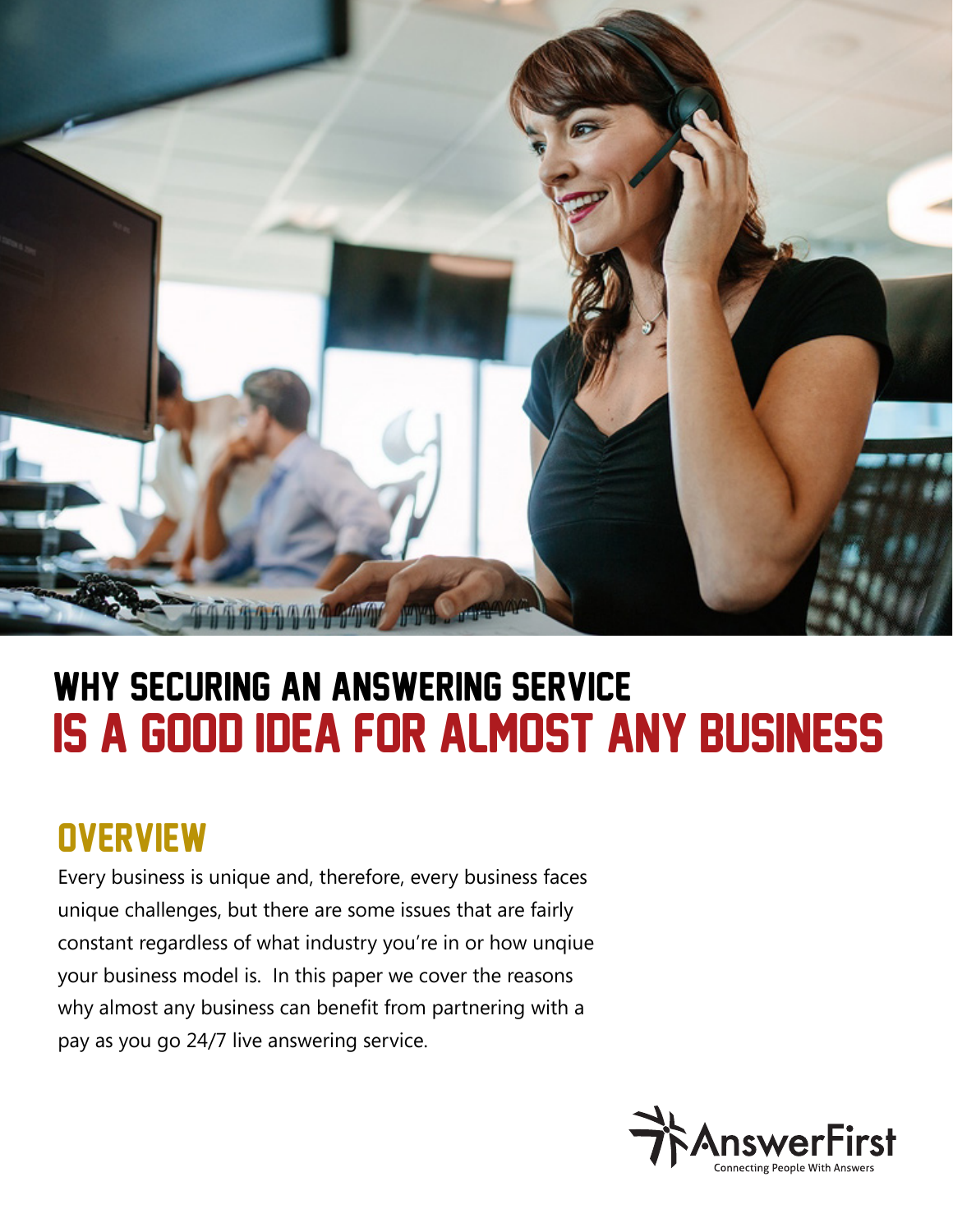### **SITUATION**

**Most people think of an answering service as a practical business communications solution for doctor's offices or A/C repairs companies to use due to overwhelming call volume and odd business hours.** 

Of course, it makes sense for those types of businesses to use answering services. However, most people don't realize that a 24/7 answering service is actually useful for ANY business that has a phone number.

Pay as you go answering services only charge you when they actually take calls for your business - there may be a small base rate (typically \$20 - \$30 per month) for having the service in place, but any additional charges are only accrued when you forward your phones to the service and they answer your calls. So, for a small monthly fee your business has the security of knowing that trained customer service professionals can answer your phones at any time of day or night as needed. What are some reasons almost any business can benefit from having a professional answering service in place?

### Reasons to consider service

Every business is unique and, therefore, every business faces unique challenges, but there are some issues that are fairly constant regardless of what industry you're in or how unique your business model is. Issues that are common to the majority of businesses might include:

"for a small **MONTHLY** fee your business has the security of knowing that trained **CUSTOMER SERVICE PROFESSIONALS** can answer your phones at any time of day or night"

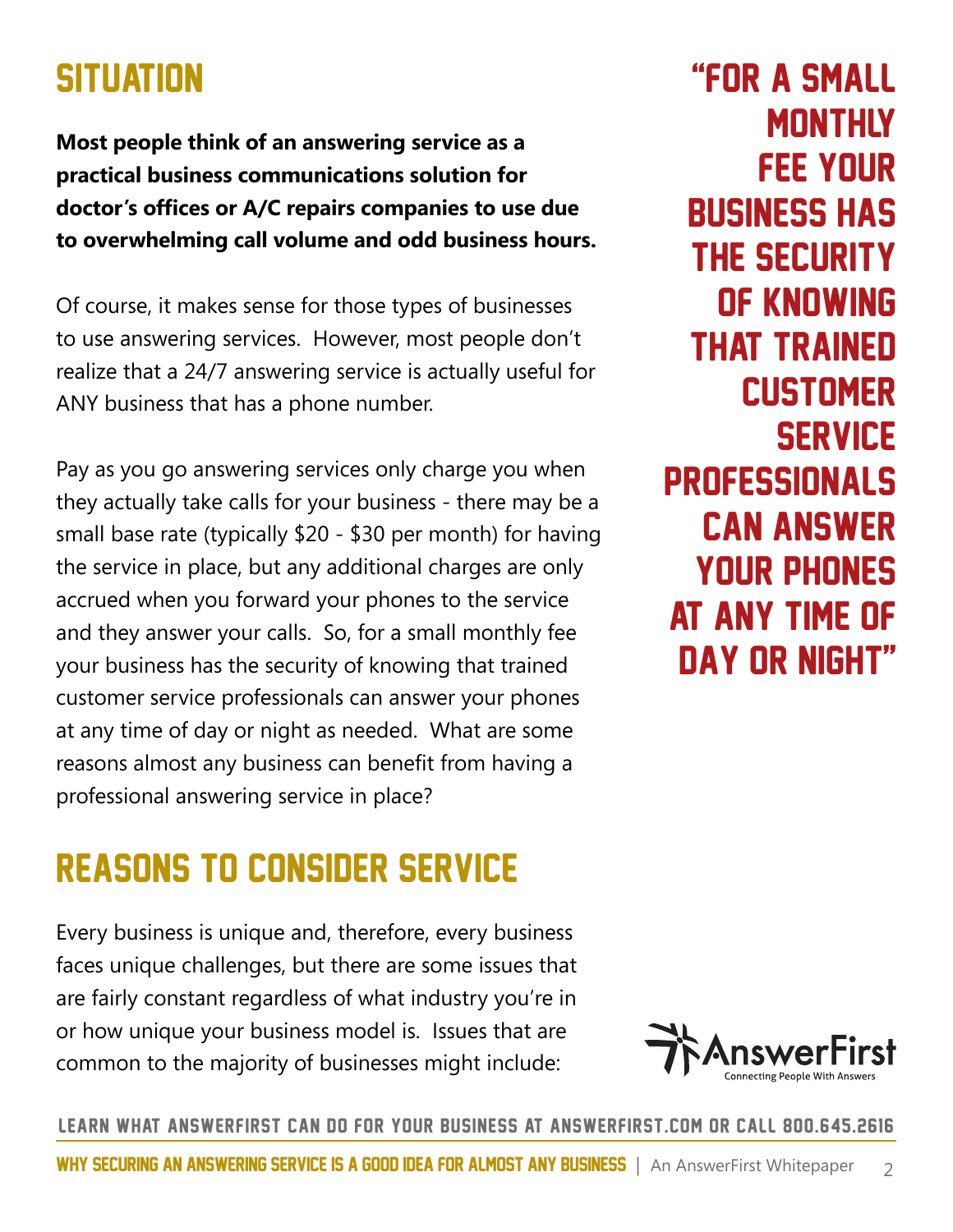#### • **Basic Infrastructure Issues**

Something as simple as a transformer blowing or a work crew digging a hole and accidentally cutting a fiberoptic internet connection can knock out a business' power or internet. Can your business function without electricity and an internet connection? Most cannot. With an answering service serving as back-up your business phones and email can be monitored and remain in place until your power or internet are restored. Having a trusted answering service on standby can minimize your downtime, keep revenue flowing and keep your customers happy.

### "There is no need for your business to suffer when an employee needs a day off"

#### • **Employee Call Outs**

Almost no one is able to make it to work every single day. Employees get sick, have personal emergencies to take care of and may be entitled to vacation or personal time off. If you have employees that are responsible for answering your business phones or emails then what do you do when they can't come to work? A 24/7 answering service can step in and handle your inbound communications anytime that you or your staff cannot so, there's no need for your business to suffer when an employee needs a day off.

#### • **Natural Disasters**

Unfortunately, many parts of the world have the potential to be affected by natural disasters including hurricanes, tornadoes, earthquakes, large snowstorms, wildfires, etc. These types of disasters can cause severe damage to infrastructures and make it impossible for businesses and individuals

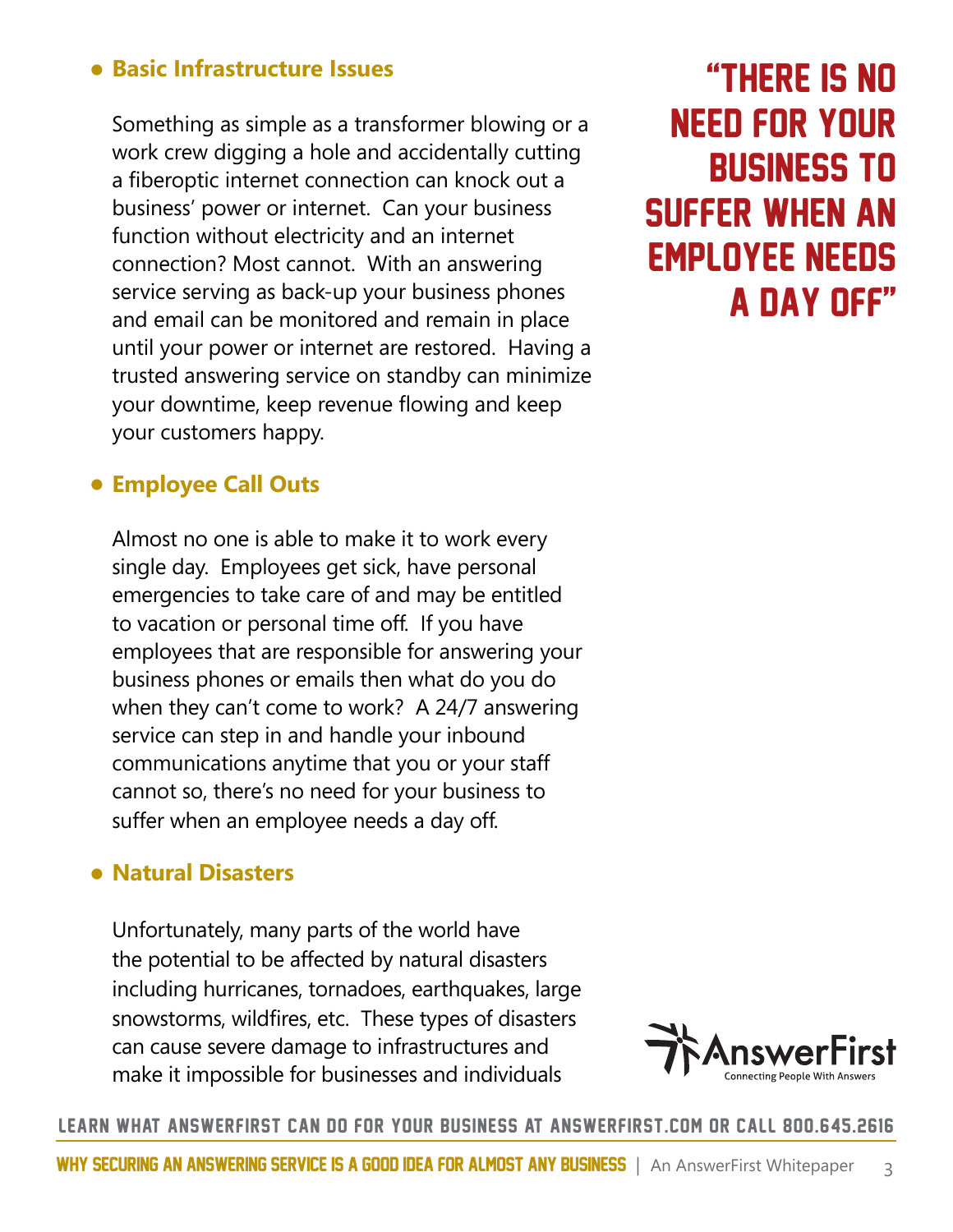that are in the in the affected areas to communicate. Cell towers can be taken offline, electricity becomes unavailable when power grids are destroyed, internet connections become inaccessible and repairs or restoration of the infrastructure can take days, weeks or even months.

Reliable answering services configure their internal infrastructures with complete redundancy so that in the event that a natural disaster affects the areas they're located in, they are still able to function. Therefore, when disaster strikes these services serve as lifelines for businesses who don't have the redundant infrastructure necessary to keep their business communications online. Additionally, the majority of natural disasters give you little or no time to prepare before they decimate an area, but with a reliable answering service on standby your business can be prepared to handle communications.

#### • **Lack of Availability Pushes Potential Business To Your Competition**

Imagine that your toilets are backing up into your house. You've turned off the water, plunged the toilets and snaked the drains, but your toilets won't flush - you've clearly got a major plumbing issue and you need a plumber. So, you Google "plumber" on your phone because you can't remember who you called the last time you needed one. You take a quick glance at the results on the first page of Google and call the one with the most positive reviews, but the phone rings, no one picks up your call and you're sent to voicemail. What do you do next? Call the next plumber that appeared in the search results, of course.

### "when disaster **STRIKES ANSWERING** services serve as lifelines for other businesses"